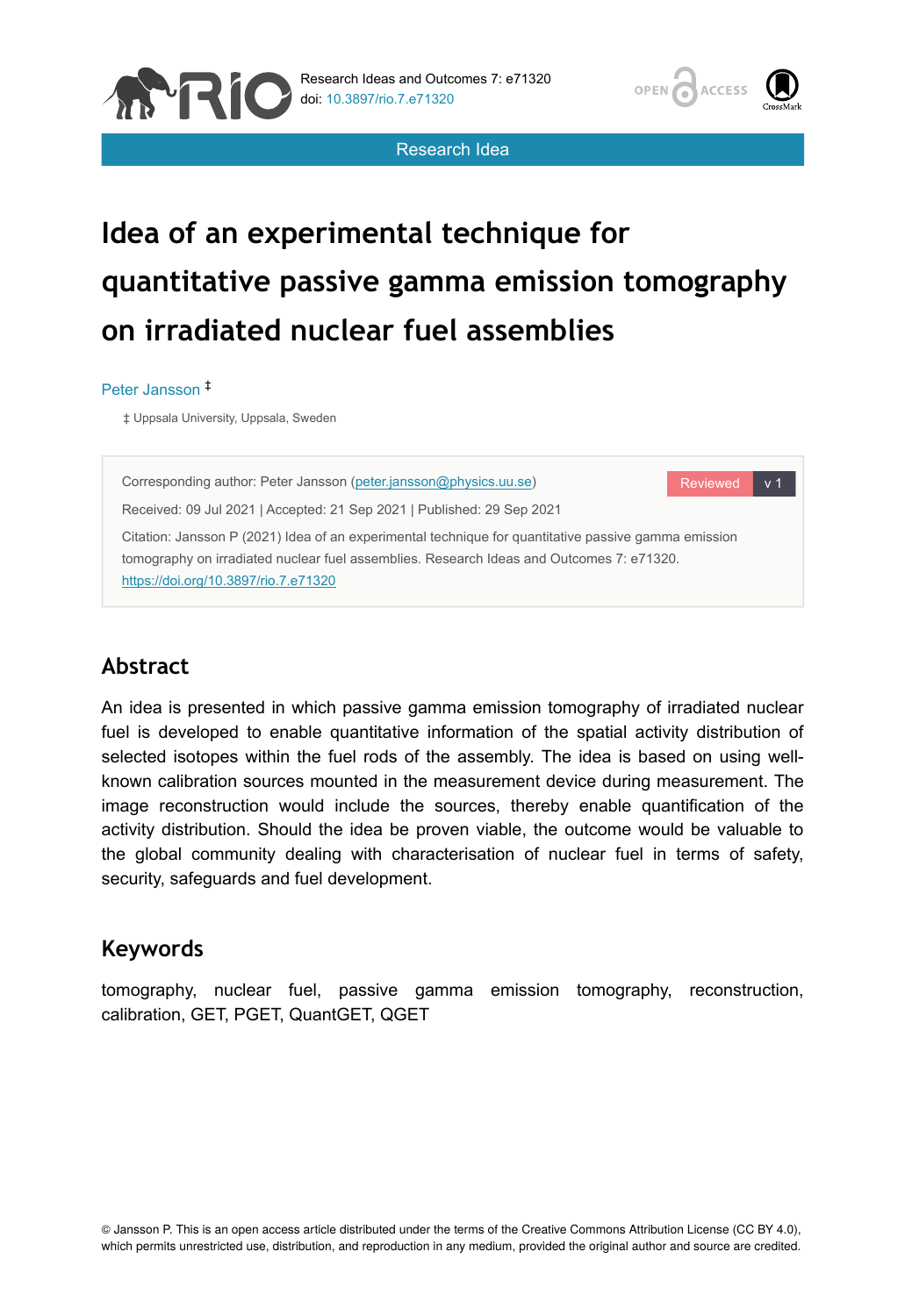### **Overview and background**

The tomographic reconstruction measurement techniques used widely in medicine have in the recent decades also found its way into the field of characterisation of irradiated nuclear fuel assemblies, see e.g. [Smith et al. \(2016\).](#page-3-0) One reason why passive gamma emission tomography is useful for nuclear fuel characterisation is that the measurements can be performed non-destructively without touching or dismantling the fuel assembly. The nondestructive property of the measurement is important for safety and security of handling highly radioactive materials that also contain fissionable materials, such as nuclear fuel assemblies that have been irradiated in a reactor. Two examples: a) in post-irradiation examination experiments for e.g. development of new nuclear fuel types, the measurements can be performed on an intact fuel rod which later can be re-inserted into a reactor for further irradiation, see e.g. [Jacobsson \(2004\),](#page-3-1) [Holcombe \(2014\)](#page-3-2). b) In safeguards for non-proliferation of special nuclear materials, the measurements can be performed to identify missing or manipulated fuel rods without the need to dismantle the assembly, see e.g. [Jacobsson et al. \(1997\).](#page-3-3)

For passive gamma emission tomography applied to nuclear fuel, the images produced in the mathematical reconstruction of the measurement data are usually of a qualitative or relative nature. I.e., images are produced where an image pixel intensity is proportional to the emission rate of a particular gamma energy, or for a range of gamma energies, from the location/area in the fuel assembly corresponding to that pixel.

Recently, it has been identified that quantitative evaluation of the spatial activity distribution of a measured isotope is of interest, so that the image pixel intensity can be used as a direct measure to quantify the activity in the pixel area, e.g. in the unit of Bq/mm<sup>3</sup>, see [Fang et al. \(2021\).](#page-3-4) Currently existing tomographic measurement devices developed for nuclear fuel studies contain one or a set of detectors that measure the radiation intensity from the measured fuel assembly in many specific directions or measurement locations, see e.g. [Jansson et al. \(2006\),](#page-3-5) [Holcombe \(2014\),](#page-3-2) [Honkamaa et al. \(2014\),](#page-3-6) [Smith et al.](#page-3-0) [\(2016\)](#page-3-0), [Miller et al. \(2017\).](#page-3-7) A quantitative evaluation of the activity distribution using these devices would require detailed, and sometimes difficult-to-asses, knowledge of the spatial attenuation distribution of the full measurement geometry as well as a characterised detector system where intrinsic detection efficiencies need to be well understood. [Backholm et al. \(2020\)](#page-3-8) have tested simultaneous reconstruction of the spatial distributions of both attenuation and activity, however still producing images with relative data used for classification of the presence or absence of a nuclear fuel rod.

## **Objectives**

The idea presented here has the potential to enable quantitative tomographic evaluation without the need to know the intrinsic detection efficiencies of the detectors in the tomographic device.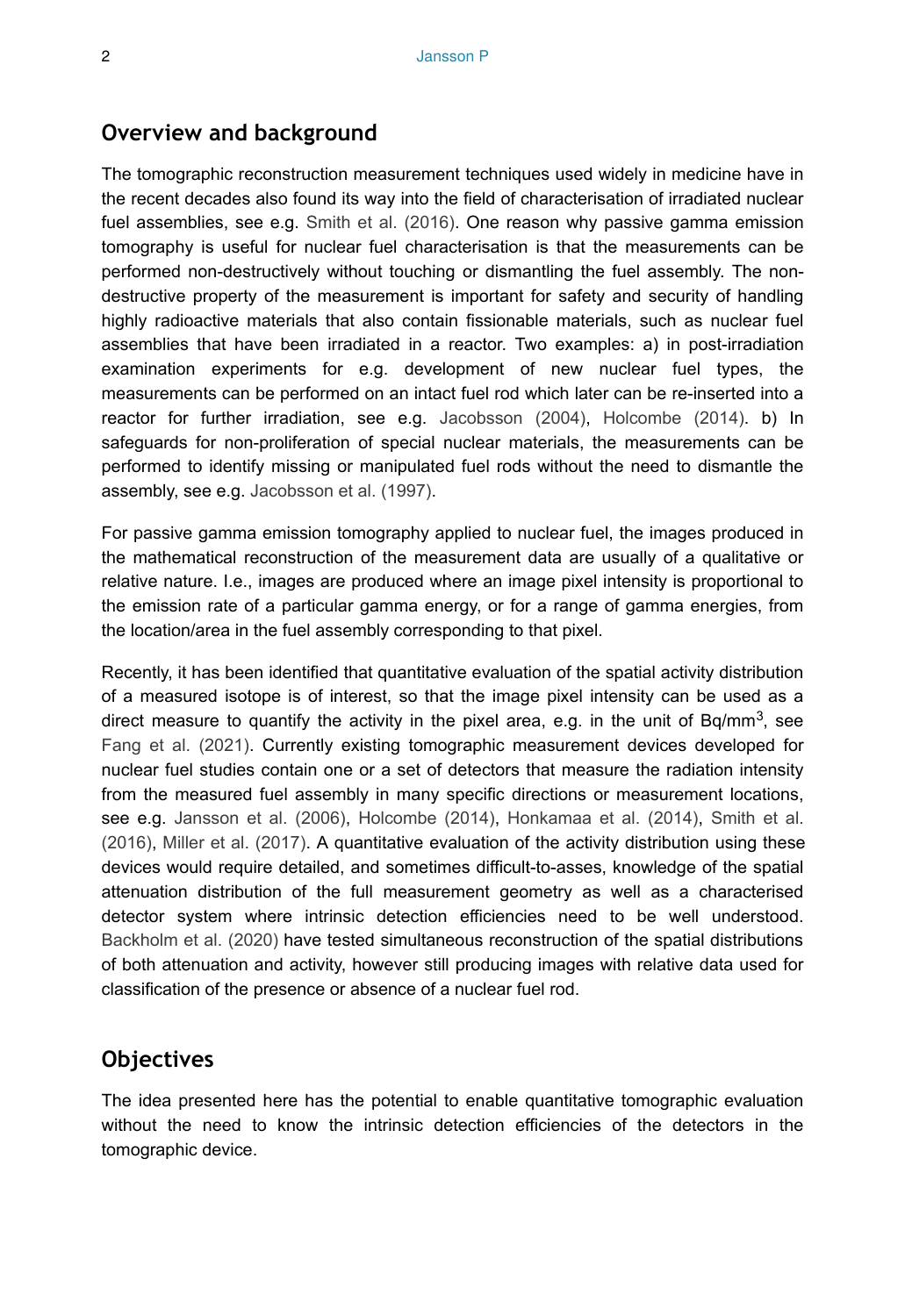#### **Impact**

Should the idea be validated and proved to be useful, quantitative evaluation of passive gamma emission tomography would be enabled. Detectors in the device could be replaced, e.g. for maintenance purposes, while still allowing the quantitative evaluation of the spatial activity distribution.

#### **Implementation**

It is here suggested to mount one or more well-known calibration source(s) that emits gamma radiation with an energy distribution that resembles that what is of interest in the tomographic measurement device, either in one or more points somewhere outside, but not too far away from, the fuel assembly or in an extended shape (e.g. cylindrical, square, or hexagonal shape) around the fuel assembly. In some cases it might also be possible to mount calibration sources inside the fuel assembly, i.e. in the tubes for instrumentation and/or reactivity control rods. For example, when the spatial activity distribution of  $137Cs$  is of interest, it is suggested to mount calibration source(s) also based on  $137Cs$  to benefit from similar interaction cross sections and gamma radiation transport properties of the emitted energy.

This idea was inspired by [Bengtsson et al. \(2021\),](#page-3-9) where the total activity of <sup>137</sup>Cs inside a nuclear fuel assembly is estimated using a well-known and point-like  $137Cs$  calibration source mounted in the measurement system.

Using the fact that the known calibration sources can be included in the tomographic image reconstruction, the reconstructed image pixels covering them have intensities that can be ono-to-one mapped to the well know activities in the sources. Correspondingly, the intensities in all the other image pixels can be calibrated to quantitative, i.e. absolute, numbers on the activity contents in those pixels.

There are some identified important challenges with the presented idea; The activity of the calibration source(s) to be mounted might need to be so large that special safety challenges must be solved before they can be used. The mathematical procedures used for tomographic reconstruction might need to be adapted to utilize of the knowledge of the acitivity of the references source(s) in the algorithm. The needed uncertainty of the activity of the calibration source(s) might be prohibitively too small to be cost effective.

The feasibility of the idea presented here, including a study of the limitations posed by the challenges identified above, can be assessed using computer simulation programs developed in, e.g., [Smith et al. 2016.](#page-3-0) Experimental tests of the idea could potentially be performed using e.g. the tomographic device presented in [Honkamaa et al. 2014](#page-3-6) or the laboratory device available at Uppsala University, described in [Jansson et al. 2013.](#page-3-10)